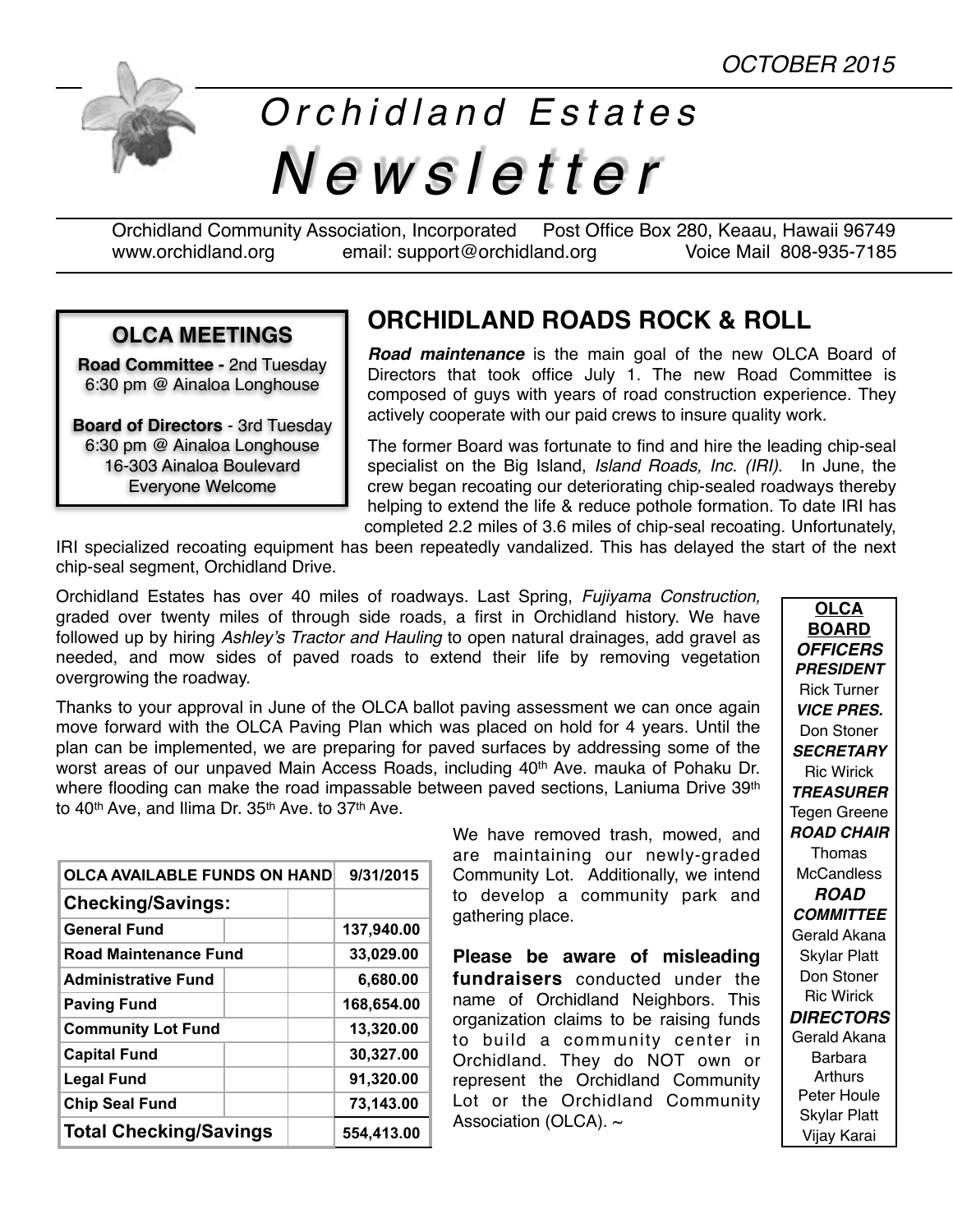# *Orchidland Estates Newsletter*

Orchidland Community Association, Incorporated Post Office Box 280, Keaau, Hawaii 96749 www.orchidland.org email: support@orchidland.org Voice Mail 808-935-7185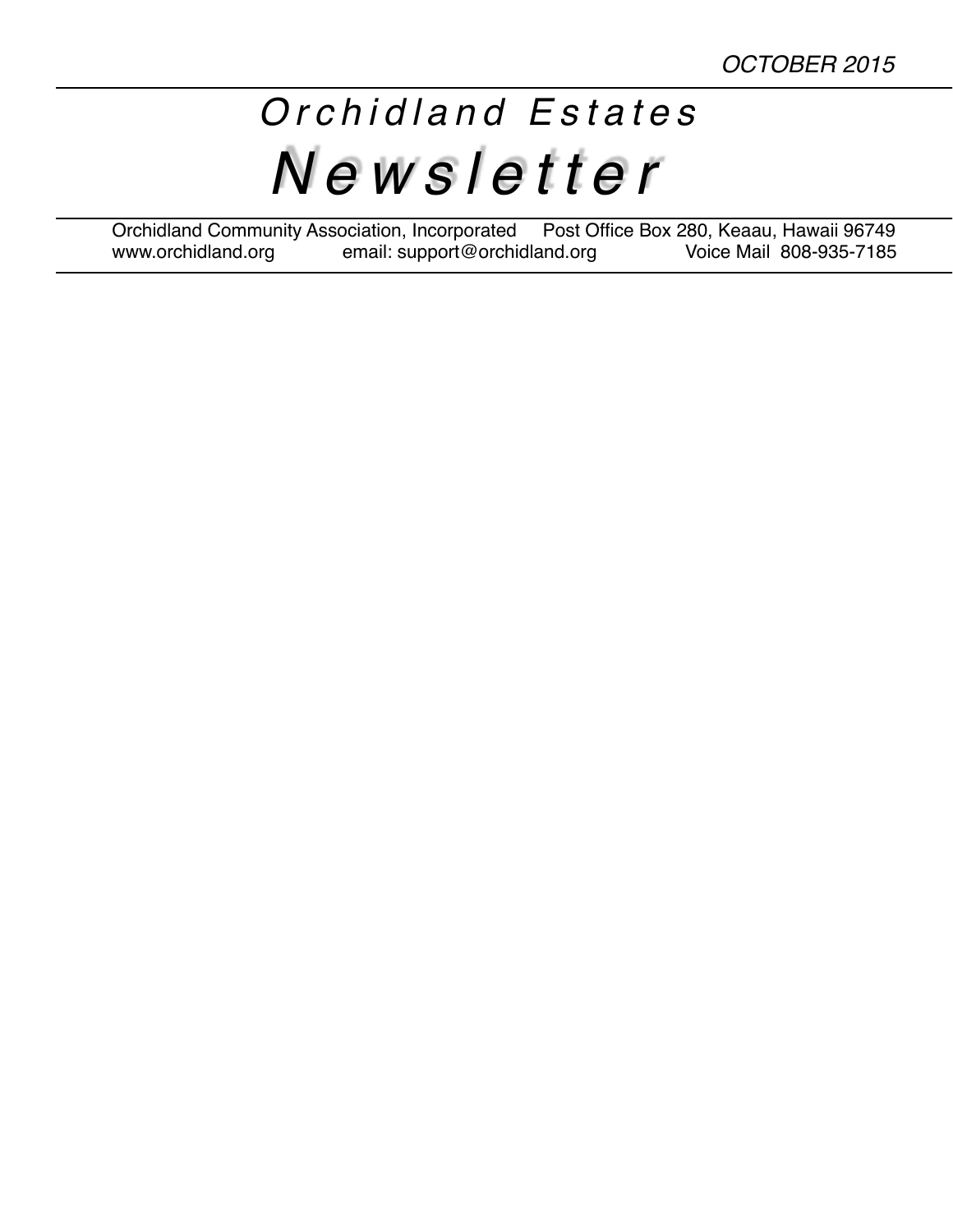### **Orchidland Community Association Special Membership Meeting**

**WHEN: Sunday, November 1, 2015**

**TIME: 2:30 pm (check in begins at 2 pm)**

**LOCATION: Ainaloa Longhouse**

#### **PETITION TO REMOVE TWO OLCA BOARD MEMBERS & VOTE AGAINST RECEIVERSHIP**

#### **This petition is for the purpose of calling a Special Membership meeting to remove Peter Houle and Barbara Arthurs from the current OLCA Board of Directors for the following reasons:**

1. They have engaged in conduct intended to damage the Orchidland Community Association (OLCA) and have initiated a lawsuit against board members as well as the OLCA.

2. The Orchidland Voice, a dissident organization whose officers include Peter Houle and Barbara Arthurs, filed this lawsuit. These two have a blatant conflict of interest by simultaneously holding office in both organizations.

3. Their lawsuit against the Orchidland Community Association will cost the Community \$25,000 in defense costs.

4. In their lawsuit they are threatening to force OLCA into Receivership.

#### **We also urge that OLCA** *NOT* **go into Receivership for the following reasons:**

- 1. Orchidland would lose all current protections that keep our Community unique.
- 2. Outside forces will dictate how much MORE money will be collected from each landowner.
- 3. Owners will have no control over how the money is spent.

#### **The threat of Receivership is:**

- 1) To dissolve our Orchidland Community Association.
- 2) To remove our democratic right to vote.
- 3) To install an expensive property manager.
- 4) To *increase annual fees up to ten times*.

5) To *enforce liens and foreclosure on Orchidland residents* unable to pay higher mandatory fees.

6) To destroy our diverse Community by forcible removal of families unable to pay the high costs of Receivership.

#### *\* PLEASE ATTEND THIS MEETING, AND MAKE YOUR FEELINGS KNOWN.*

*\* YOUR PRESENCE IS URGENTLY NEEDED!*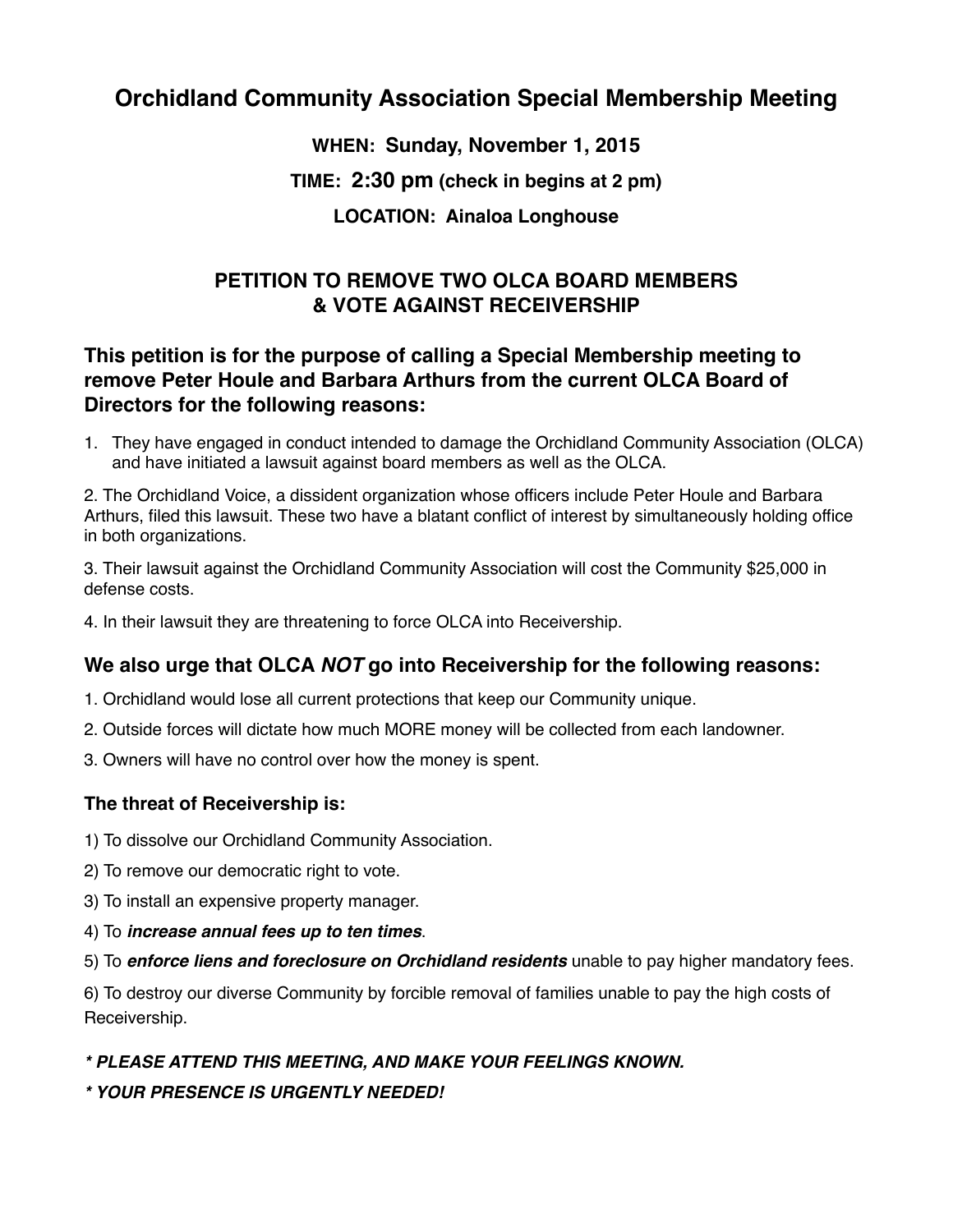### **ORCHIDLAND COMMUNITY ASSOCIATION OFFICIAL PROXY FOR SPECIAL MEMBERSHIP MEETING NOVEMBER 1, 2015**

**If you cannot attend the November 1, 2015 Special Membership Meeting and wish to be represented, you may assign another person to cast your vote by proxy. Fill out this form if you wish to assign a proxy. If you want to appoint the Board of Directors as a proxy, you may do so. You may also appoint any OLCA member, including a member of the Board of Directors, individually.**

I appoint and authorize the following person to be my Proxy, as indicated:

\_\_\_\_ (A) To the individual whose name is printed here:\_\_\_\_\_\_\_\_\_\_\_\_\_\_\_\_\_\_\_\_\_\_\_\_\_\_\_\_\_\_; or

\_\_\_\_ (B) To the Board of Directors of OLCA as a whole and that the vote is to be made on the basis of the preference of the majority of the directors present at the meeting; or

\_\_\_\_ (C) To those Directors present at the meeting with the vote to be shared with each director receiving an equal percentage.

This Proxy is valid for the November 1, 2015 Special Membership Meeting only. Any previous proxy is revoked for this meeting only.

If you don't want a vote cast by your proxy, but still want to be counted as present, check the following:

For quorum purposes only (which means that your proxy doesn't allow the person to vote for you, but only count you as present at the meeting)

Print your Name: **Example 20** Mailing Address: \_\_\_\_\_\_\_\_\_\_\_\_\_\_\_\_\_\_\_\_\_\_\_\_\_\_\_\_\_\_\_\_\_\_\_\_\_\_\_\_\_ \_\_\_\_\_\_\_\_\_\_\_\_\_\_\_\_\_\_\_\_\_\_\_\_\_\_\_\_\_\_\_\_\_\_\_\_\_\_\_\_\_\_\_\_\_\_\_\_\_\_\_\_\_\_\_

**\_\_\_\_\_\_\_\_\_\_\_\_ \_\_\_\_\_\_\_\_\_\_\_\_\_ \_\_\_\_\_\_\_\_\_\_\_\_\_ \_\_\_\_\_\_\_\_\_\_\_\_\_**

**TMK** Number(s) of Lots in Orchidland Estates That You Own**:**

Phone:  $\blacksquare$ 

Signed: \_\_\_\_\_\_\_\_\_\_\_\_\_\_\_\_\_\_\_\_\_\_\_\_\_\_\_\_\_\_\_\_\_\_\_\_\_\_\_ Date: \_\_\_\_\_\_\_\_\_\_\_\_\_\_\_\_\_\_\_\_\_\_\_

**Mail to: DPSI** (Data Processing Services)**/ OLCA, 99 Aupuni Street, Ste. 206, Hilo, HI 96720 by October 29, 2015 or deliver to your designated Proxy who will bring it to the Special Membership Meeting on November 1, 2015.**

**\_\_\_\_\_\_\_\_\_\_\_\_ \_\_\_\_\_\_\_\_\_\_\_\_\_ \_\_\_\_\_\_\_\_\_\_\_\_\_ \_\_\_\_\_\_\_\_\_\_\_\_\_**

By signing this form, I attest I am a member in good standing of the Orchidland Community Association. In accordance with the OLCA Bylaws, members who are in good standing are entitled to one vote per TMK. Multiple lot owners must be paid in full on ALL lots owned to be in good standing. Your TMK (Tax Map Key) is on your newsletter label.

Hawaii Nonprofit Corporations Act Section 414D-113 states "Unless the articles or bylaws prohibit or limit proxy voting, a member may appoint a proxy to vote or otherwise act for the member by signing an appointment form either personally or by an attorney-in-fact. A member may authorize any person to act as proxy for the member…. An appointment of a proxy is revocable by the member."